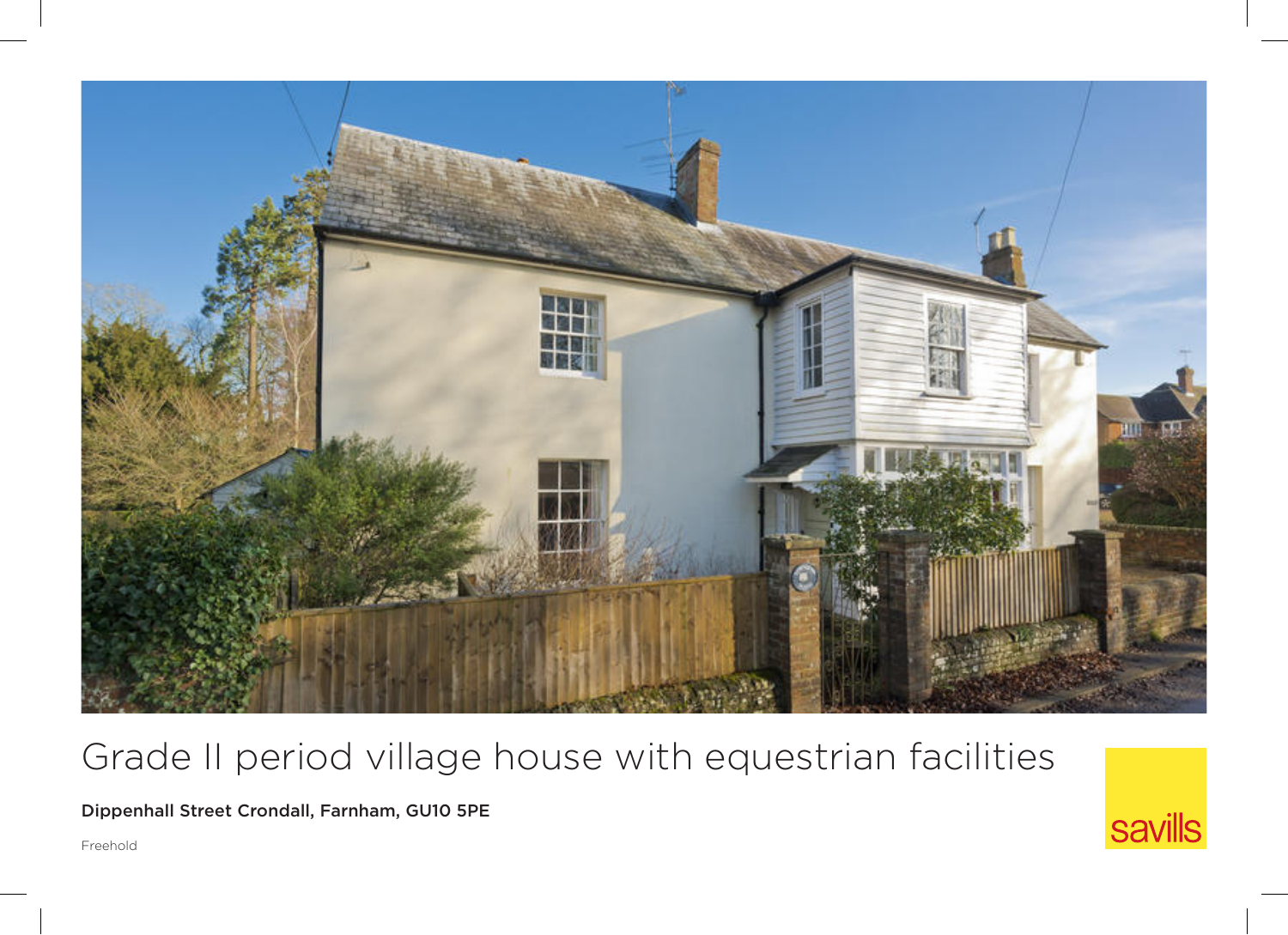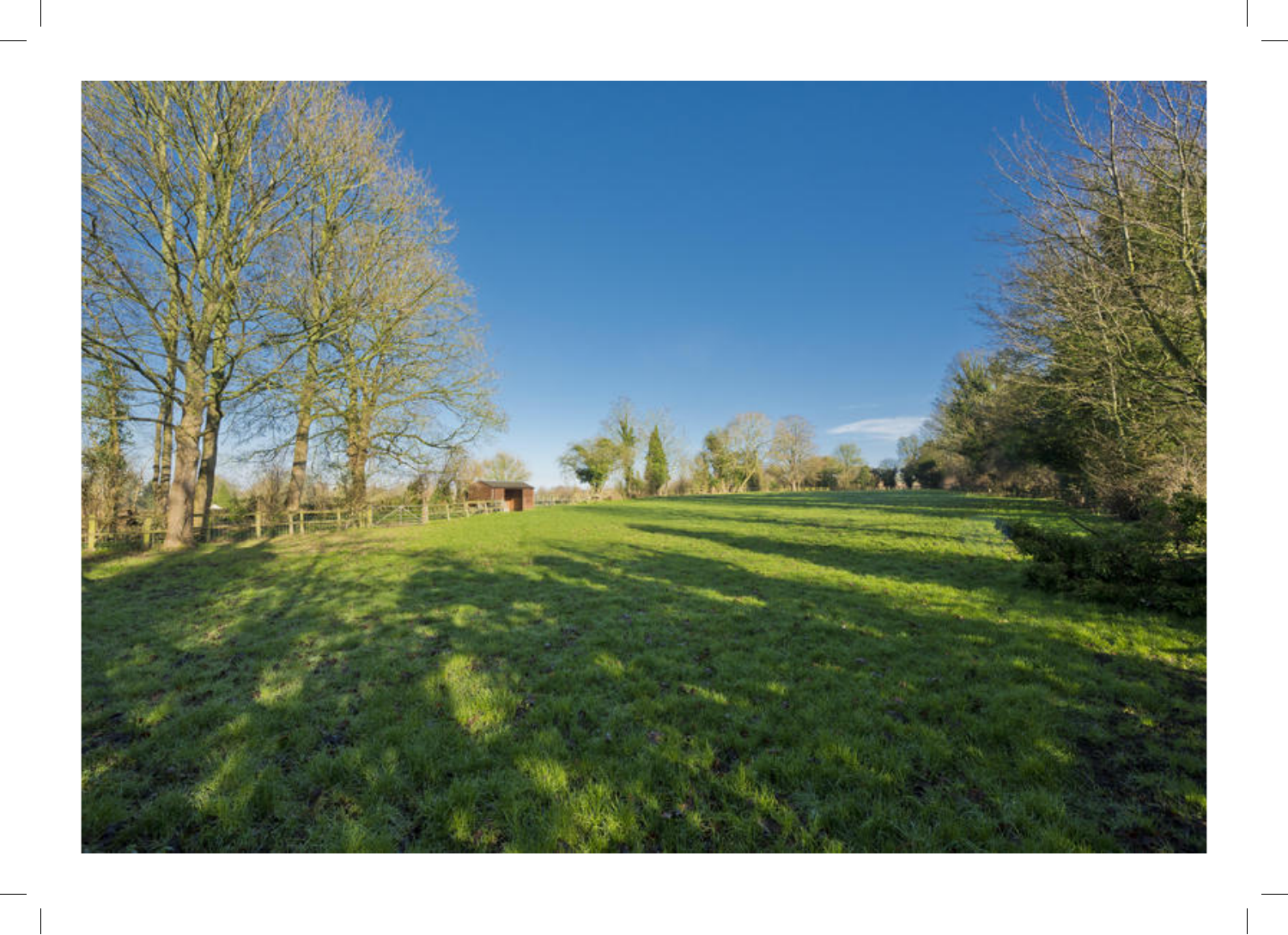2 Reception rooms & kitchen • 3 Bedrooms (1 en suite) & a bathroom • Integral 1 bedroom annexe • Garden • Car port & parking • Equestrian facilities • In about 7 acres

### **Local information**

Crondall is a picturesque village with an active community. The village offers excellent local facilities including a village store/ Post Office, two churches, a choice of public houses, C of E primary school, cricket ground, tennis court, bowling club and a private hospital.

The nearby Georgian town of Farnham offers a comprehensive range of shopping, recreational and cultural pursuits, with bustling cobbled courtyards boasting many shops, cafes and a wide choice of restaurants and supermarkets including Waitrose and Sainsbury's.

This is a great location for commuters with mainline connections to London from Fleet, Farnham and Winchfield offering services into London Waterloo all within an hour. By road you can link with the A31, A3 and M3 which provide access to London, the coast and M25. Heathrow, Gatwick and Southampton Airports are also accessible by road, within an hour.

Locally are an excellent selection of schools including Tigglets Montessori and Crondall Pre School, Crondall C of E Primary. Bentley C of E Primary. Also nearby is Robert May's in Odiham, Lord Wandsworth in Long Sutton, Danes Hill in Hook, Edgeborough, Frensham Heights and More House in Frensham.

Recreational and sporting opportunities are available at the David Lloyd Centre in Farnham, Tilney Hall and The Four Seasons in Dogmersfield.

For outdoor enthusiasts, this part of Hampshire offers excellent walking, cycling and riding opportunities directly accessible from the property.





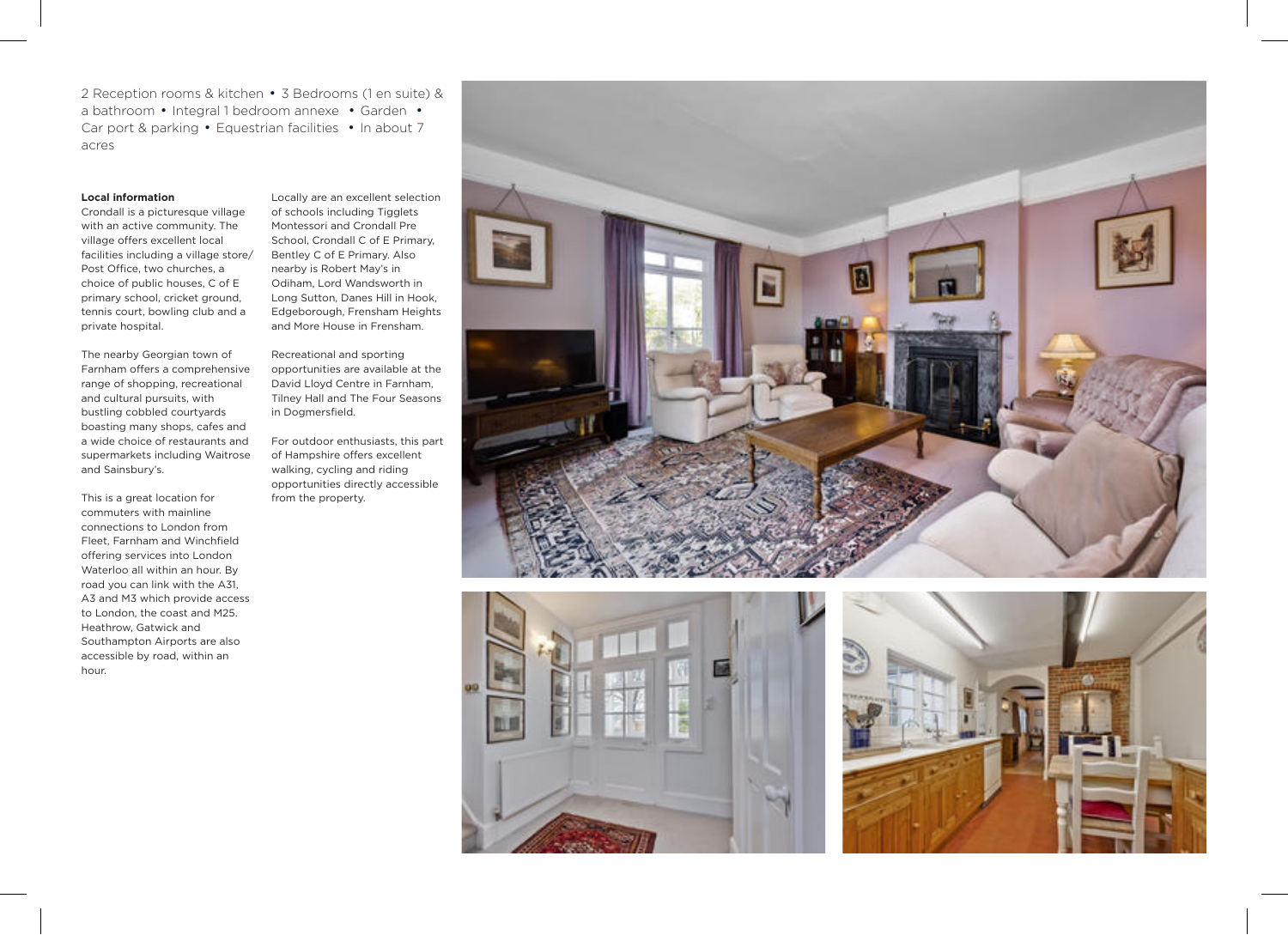#### **About this property**

Townsend House is an attractive early late Georgian semidetached property with white rendered and white timber façade in a picturesque village.

The characterful entrance arrives into a welcoming central reception hall. The handsome sitting room retains period features which include elegant high ceilings, cornicing, a ceiling rose an attractive fireplace and dual aspect tall sash windows. The dining room provides a link to a kitchen fitted with traditionally styled cabinetry and an AGA with an adjoining utility/ laundry and Guest WC. On the other side of the kitchen there is a walk in pantry, a boot room area and access out to the garden as well as in to the annexe (which also has its own independent access).

Upstairs the principal bedroom enjoys a view out towards the farmed fields that surround the village, as well as out to the garden and also has an en suite shower room. There are two further bedrooms with access to a family bathroom.

The independent annexe comprises a fitted kitchen, sitting room, a double bedroom and shower room. Attached to the property also there is a work shop and store room.

Outside, the front of the property is enclosed by a wall and has a pretty brick laid path to the front door.

A track to the right side of the property leads to a gated parking area which provides parking for several cars and there is also a 3

bay car port. The parking area also gives access to the stables and onward to the paddocks.

The garden is largely level, with an area of natural woodland.

The equestrian facilities include a stable yard, three pony stalls a larger stall and tack room/hay store. There is a school measuring approximately 20x40 metres and three large paddocks extending to around 7 acres.

Services: All mains services. Gas fired central heating.

Agents note: Please note a small section of the property is held under a flying freehold.

#### **Tenure** Freehold

**Local Authority** Hart District Council

#### **Viewing**

Strictly by appointment with Savills





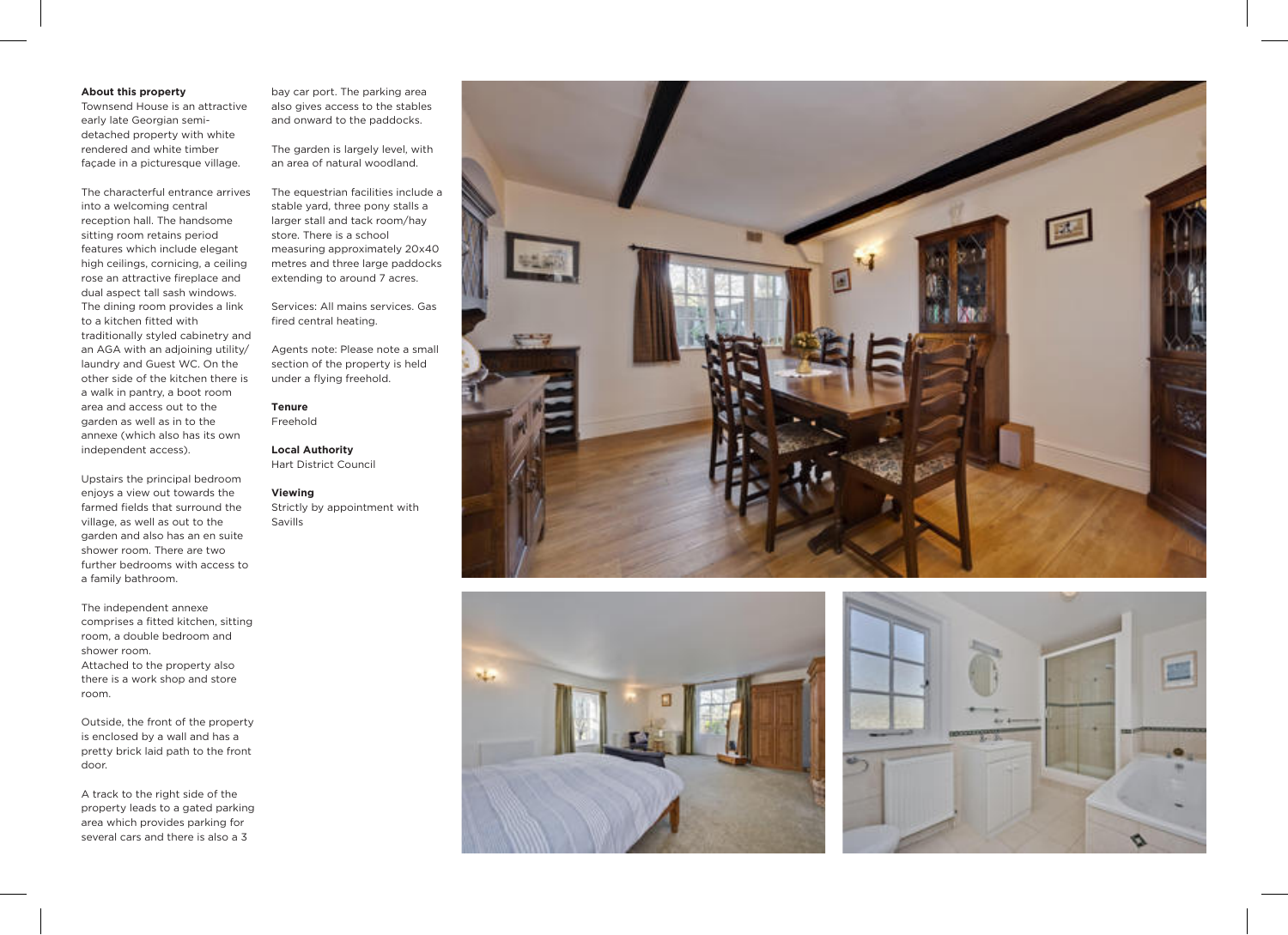